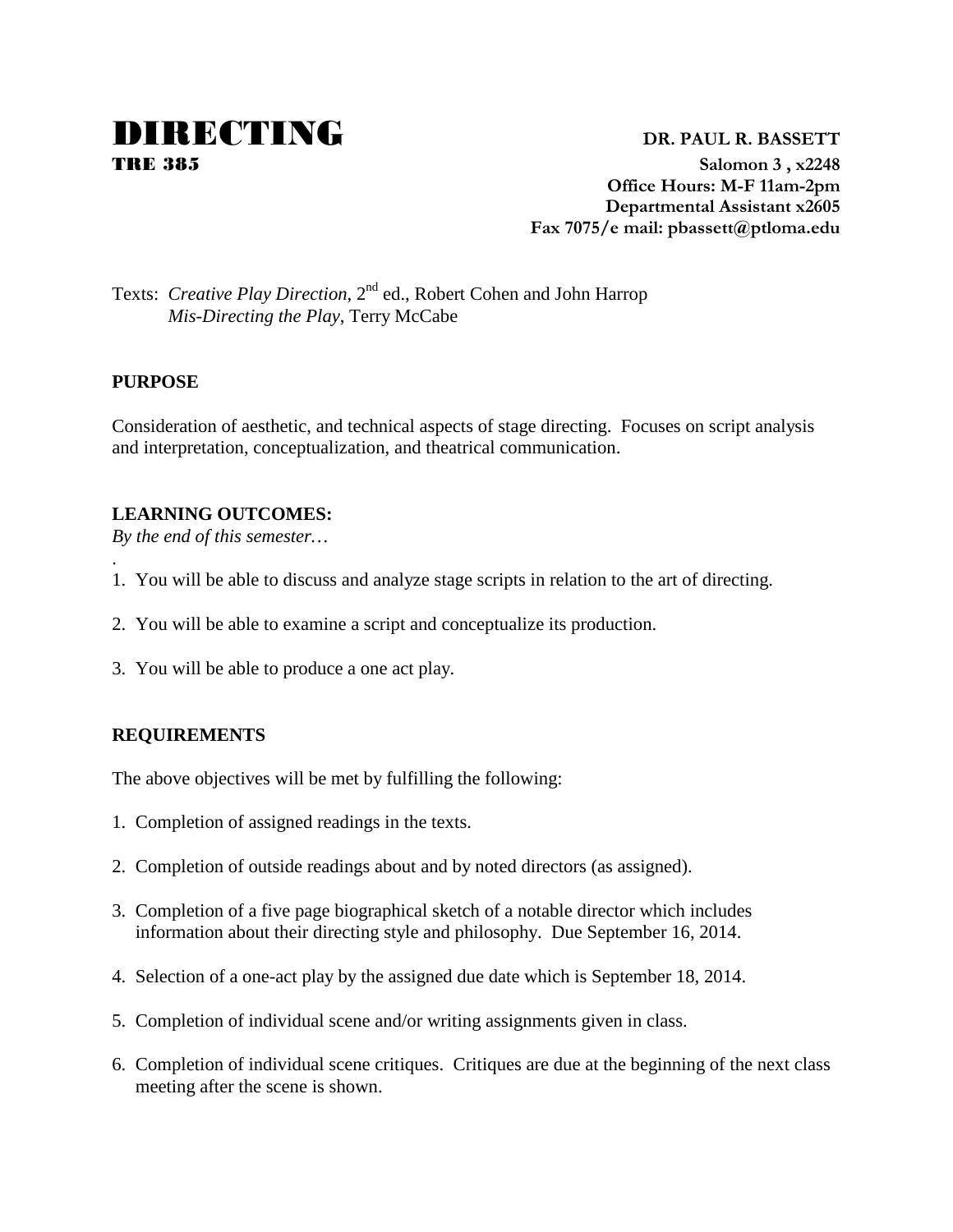- 7. Completion of a research paper about the play you have chosen or been assigned (minimum 10 pages) by the due date of October 21, 2014.
- 8. Participation in final class project of a night of one-acts (number and structure to be determined by the professor.)

#### **GRADING**

- 1. There will be a weekly quiz at the beginning of the Tuesday class. The quiz will generally cover assigned text reading, but in-class discussion/lecture may also be the subject of questions on the quiz.(2% each x 10)
- 2. Assigned scene work will be critiqued by the professor (0%)
- 3. Biographical sketch (5 pages) (15%)
- 4. Completion of assigned one-act direction (25%)
- 5. Completion of research paper (10 pages) (20%)
- 6. Active class participation in all aspects of play production including box office and public relations (attendance affects participation) (20%)

#### **GUIDELINES**

- 1. Attendance is crucial. Students are expected to attend and participate in a positive manner. Whether in attendance or not, students are responsible for the course material and exercises covered in class. Students are allowed up to 3 un-excused absences. (A doctor's or nurse's note or an official school event permits an excused absence.) For every 3 un-excused absences, a student's grade will be lowered by .5 (on a 4.0 scale).
- 2. Participation is essential. This is measured by the student's willingness to complete assignments in a timely manner, to communicate effectively in class, to participate in a positive manner in exercises, and to communicate as fully as possible. It is also measured by one's willingness to attend class regularly.
- 3. Positive contributions are expected of all theatre students at this level of the theatre major. Each student is expected to interact positively with fellow students in class exercises and in rehearsals held outside of class time, whether directing or being directed.
- 4. Each of the above "guidelines" for conduct will be considered as major factors in determining the structure of the night of one-acts.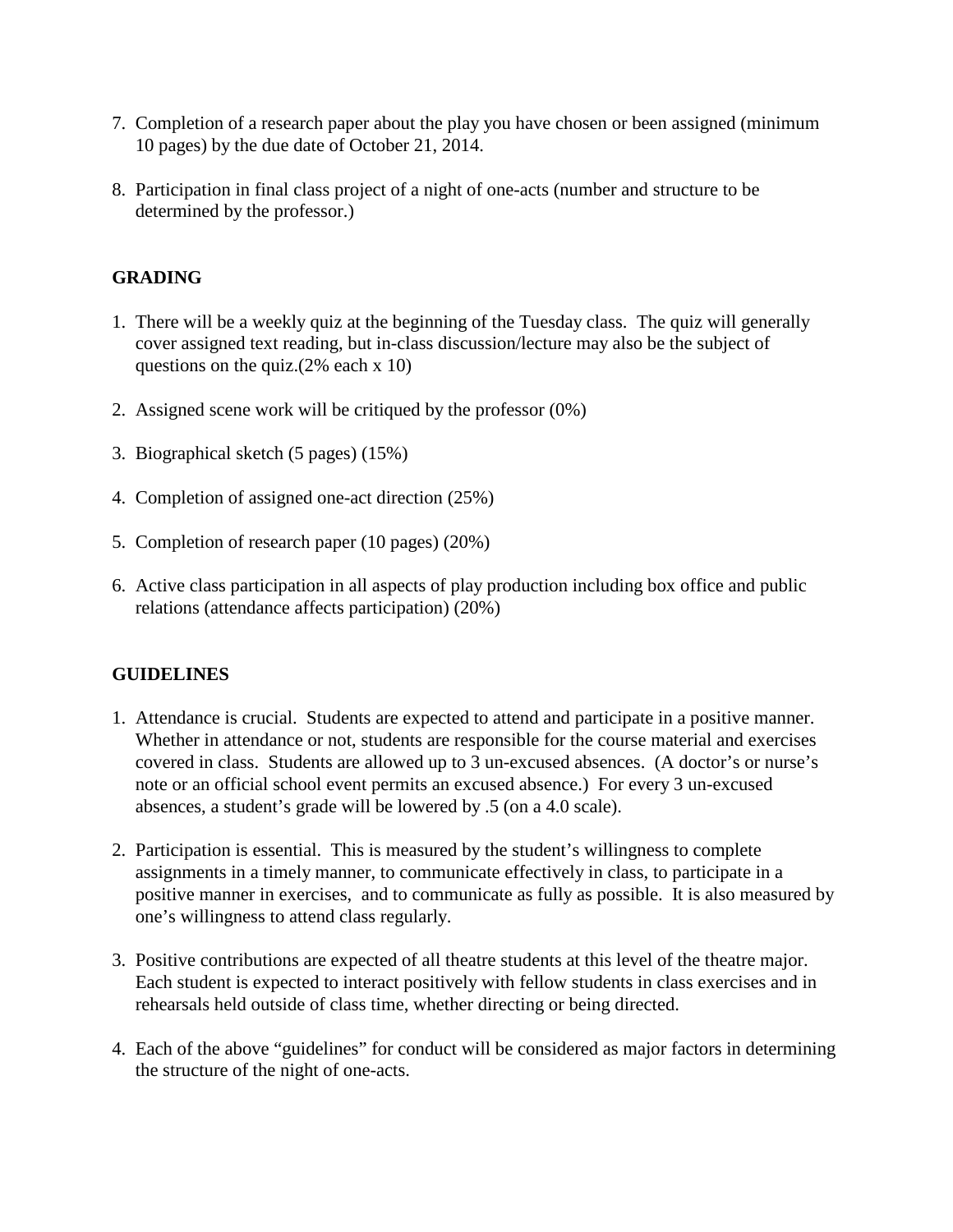### LIST OF DIRECTORS FOR BIOGRAPHY SKETCH:

Andre Antoine

Konstantin Stanislavsky

Gordon Craig

Vsevolod Meyerhold

Peter Hall

Jacques Copeau

Max Reinhardt

Bertolt Brecht

Tyrone Guthrie

Jean-Louis Barrault

Harold Clurman

John Gielgud

Elia Kazan

Peter Brook

Joseph Papp

JoAnne Akalaitis

Maria Irene Fornes

Robert Wilson

Peter Sellars

Franco Zeffirelli

Laurence Olivier